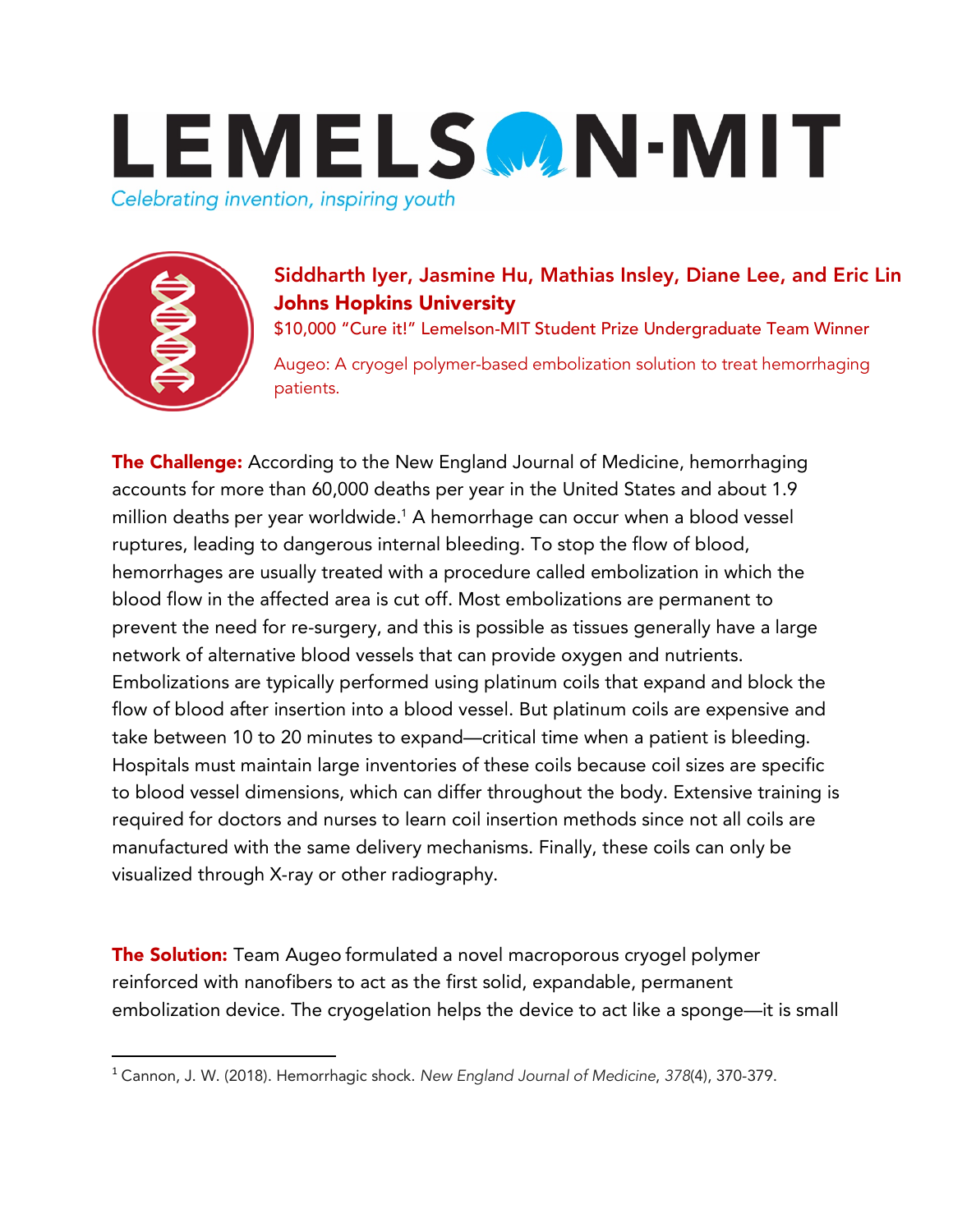enough when dry that it can be injected through a 22G needle, the size of most microcatheters, yet when it comes in contact with blood or liquid, it swells and expands in order to absorb almost 30 times its initial mass within seconds, forming the clotting apparatus that can block blood vessels of a range of sizes. The nanofiber component is used for mechanical strength and Barium is used for radio-opacity so that the device can be seen without X-ray.

The students used a solid, naturally-derived, polymer-based material because it has been widely studied in living organisms

and proven to show little to no harm or negative immune responses. It is also far less expensive than platinum. The gel material that the team created is much simpler to insert into patients than coils. A radiologist only needs to insert a catheter and push the material through with a guide wire, after which it automatically expands, forming the permanent embolus, minimizing waste and the risk for reoperation.

Commercialization: Transcatheter embolization devices form a global market that is expected to be worth \$6.86 billion by 2026. <sup>2</sup> Augeo has confirmed with clinicians that their device is far more cost-effective and versatile than platinum coils. Specifically, the device is over 40 times cheaper in raw materials cost than a platinum coil. It is also more environmentally sustainable due to its permanence.

Manufacturers have already substantiated that the team's chemical synthesis is easily scalable and simpler to produce than minuscule coils from platinum. Discussions with stakeholders such as medical device companies and potential

investors, have further reinforced the market potential of this device. Therefore, the cryogel presents a competitive alternative to the platinum coils that currently dominate the embolization market.

*Figure 1: Cryogel polymerbased solution* 







 $2$  Grand View Research. (2019, April). Transcatheter embolization and occlusion devices market sizes worth \$6.86 Bn by 2026. https://www.grandviewresearch.com/press-release/global-transcatheterembolization-occlusion-market.